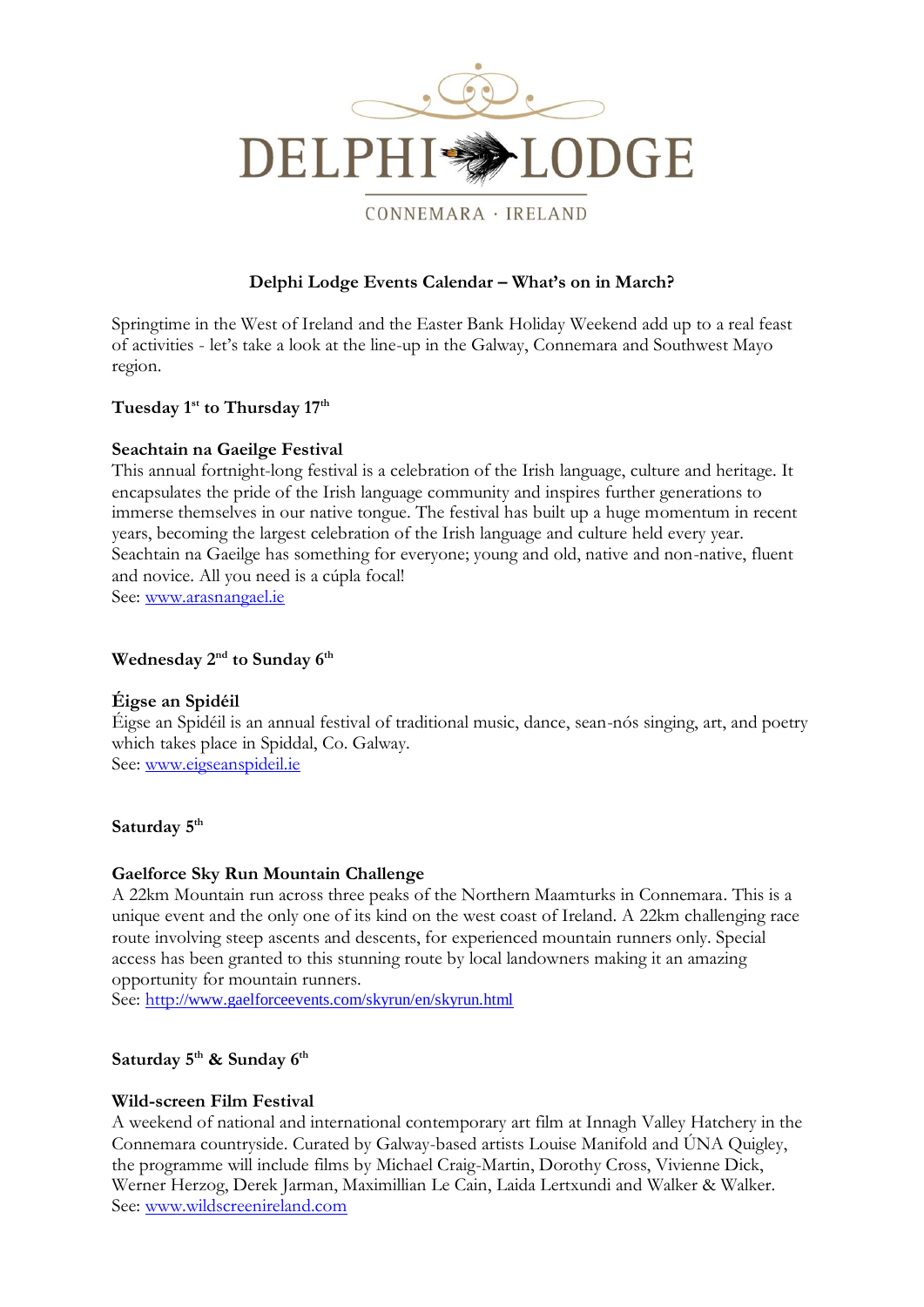### **Saturday 5th & Sunday 6th**

### **Mayo Stages Rally**

2016 sees Mayo host the opening round of the Triton Showers National Rally Championship, which will also be round one of the very popular Sligo Pallets Border Rally Championship, now in its 25th year. The Stage is firmly set for many top rally drivers and co-drivers to battle it out for honours in North Mayo.

See: [www.mayomotorsportclub.com](http://www.mayomotorsportclub.com/) 

# **Sunday 6 th to Monday 9th**

### **Muscailt Arts Festival @ NUIG**

Mùscailt, meaning to celebrate and inspire is the title of the celebrated spring arts festival hosted by the National University of Ireland, Galway. The 16th Múscailt Arts Festival at NUI Galway invites all students, staff, alumni and the public to enjoy a week of art, music and performance on campus. Múscailt has something for everyone in terms of music, Sculpture and photography, theatre.

See: [www.muscailt.nuigalway.ie](http://www.muscailt.nuigalway.ie/)

## **Friday 11th to Sunday 13th**

### **Aran Celtic Music Festival**

The Aran Celtic Music Festival takes place on the Aran Islands is showcases the best of Celtic music, song, dance and heritage and brings together prominent musicians and artists for a unique occasion in the beautiful setting of the Aran Islands. See: [www.ceilteach.ie](http://www.ceilteach.ie/)

### **Saturday 12th**

### **Westport Gran Fondo**

Westport Gran Fondo is a one day cycling event and is the first of its kind in the Republic of Ireland. There are 2 events; Gran Fondo at 122km and Medio Fondo at 70km. See: [www.westportgranfondo.ie](http://www.westportgranfondo.ie/)

### **Thursday 17th**

#### **St. Patrick's Day**

The most Irish of all feasts and festivals. There'll be a parade in almost every town in the locality – with Clifden, Louisburgh and Westport all putting their best floats forward.

A little farther away the Galway St. Patrick's Festival will take place, celebrating Galway's diverse culture and talent. See [www.stpatricksfestivalgalway.com](http://www.stpatricksfestivalgalway.com/)

Take in one parade or take up the challenge to visit as many as possible on the day – not for the faint-hearted.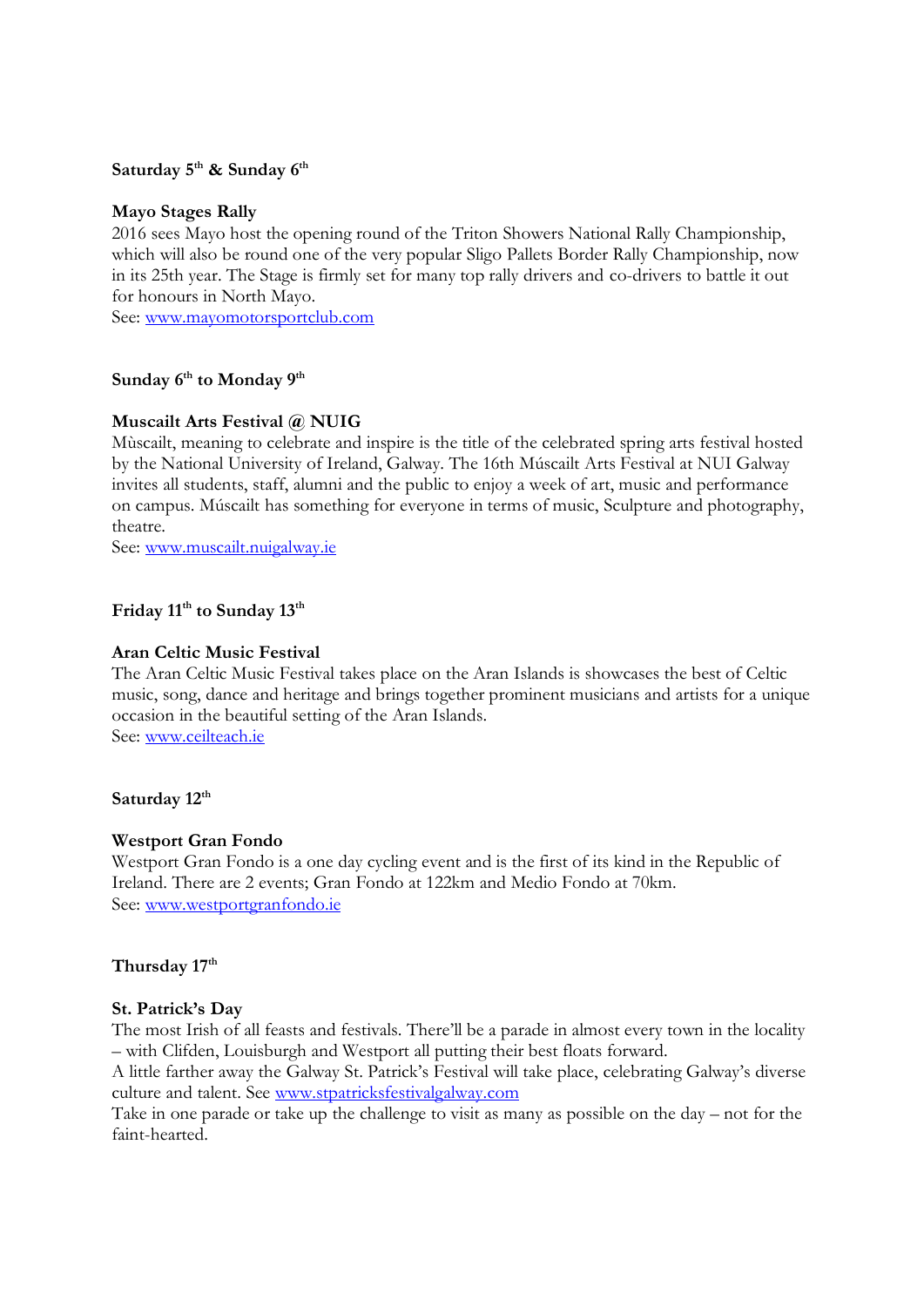### **Saturday 19th**

### **Head of the River Rowing Regatta (Galway)**

This year the Head of the River will be organised by NUIG Boat Club and Tribesmen, and it takes place from the mouth of the lake to a little downstream from the Quincentennial Bridge. The boats race for fours and double sculls starts at 10.30am, the race for single sculls and pairs starts at 1.30pm, and the race for eights and quad sculls starts at 4pm. Hundreds of competitors will be involved, and the best viewing points are Dangan slip or on or near the Quincentennial Bridge.

See [www.galwayheadoftheriver.ie](http://www.galwayheadoftheriver.ie/)

# **Friday 18th to Sunday 20th**

# **Louisburgh Drama Group Presents J.B. Keane's "Moll"**

**(Louisburgh Parochial Hall – 8 pm – tickets available at door)**

MOLL, first produced in July 1971 in Killarney, is a comedy originally set in a rural presbytery in Kerry – the newly appointed Moll is a priest's housekeeper who takes over a parish house with a "divide and conquer" strategy.

A real "knock-about" comedy performed with gusto, as always, by the Louisburgh Drama Group who are perfectly suited to such productions.

### **Friday 18th to Sunday 20th**

### **Croagh Patrick Heritage Trail Walking Festival**

Walk in Mayo with the ancient mountain of Croagh Patrick as your destination. Come and walk the Croagh Patrick Heritage Walking Trail and experience unspoilt landscape and rich heritage in County Mayo on the west coast of Ireland. Croagh Patrick Heritage Trail is a 61 kilometre national way-marked walk which begins in the village of Balla in east Mayo and ends at the village of Murrisk at the foot of Croagh Patrick on the shores of Clew Bay. See [www.croaghpatrickheritagetrail.com](http://www.croaghpatrickheritagetrail.com/)

# **Thursday 24th to Monday 28th**

### **Galway Food Festival**

Celebrating Galway as a good food destination, 2016 will be the 5th year of the Galway Food Festival and is sure to build on the success of the 2015 event. The festival will promote good food and good food outlets in Galway, as well as showcasing food producers based in Galway and in the West. The festival takes place in March primarily as it is the time of year when some of the best local ingredients become available, such as Connemara Spring Lamb, and trout and salmon caught locally.

See: [www.galwayfoodfestival.com](http://www.galwayfoodfestival.com/)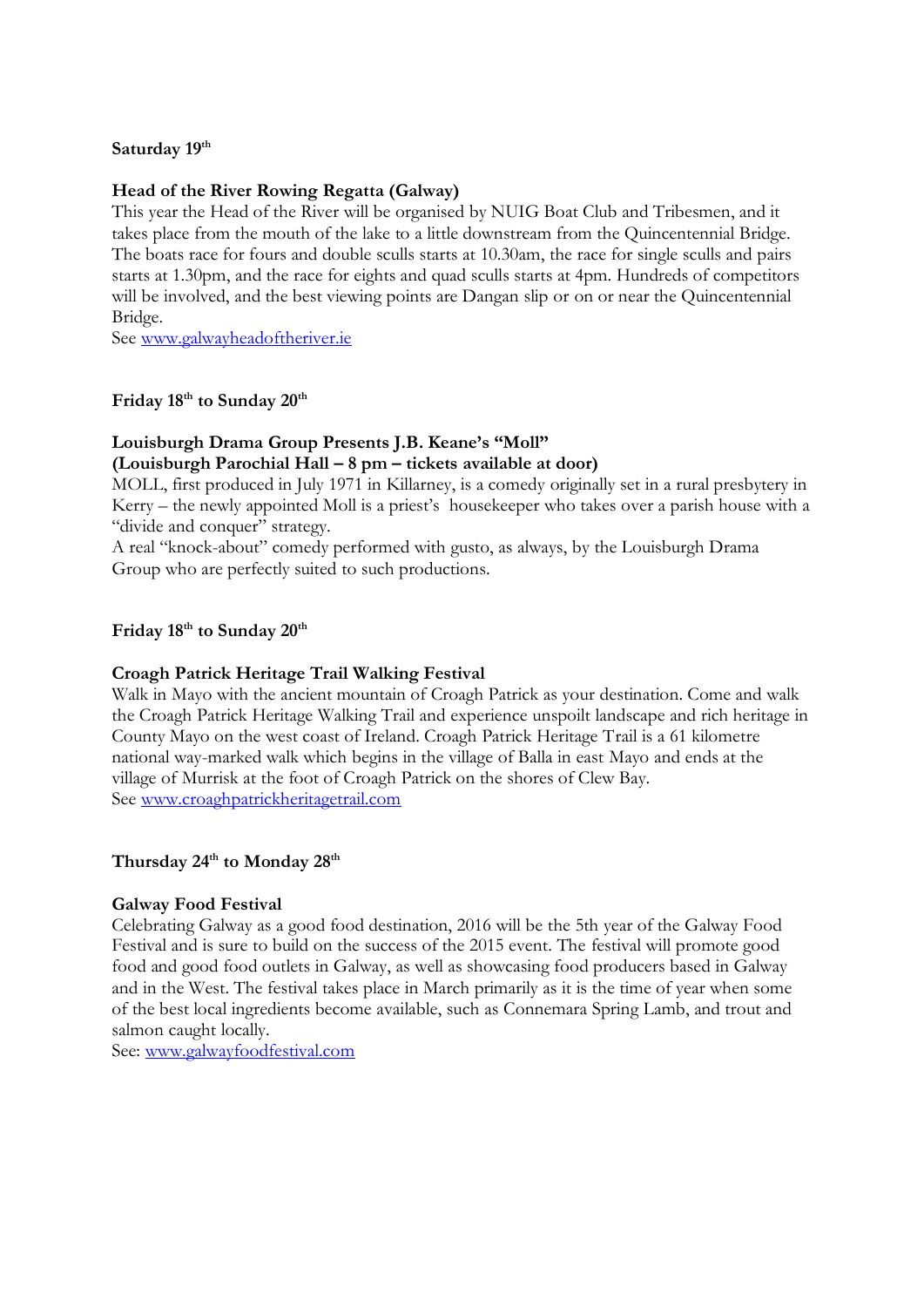### **Friday 25th to Monday 28th**

### **Westport 8th Annual Easter Walking Festival Weekend**

Westport's 8th Easter Annual Walking Festival Weekend is a fantastic guided walking event in the Mayo and Connemara mountains. Let Gerry Greensmyth of Croagh Patrick Walking Tours guide you up Mweelrea Mountain - the highest peak in the province. See: [www.walkingguideireland.com](http://www.walkingguideireland.com/)

### **Saturday 26th**

### **Connacht Rugby v Leinster Rugby (Guinness Pro12)**

Connacht play host to Leinster at The Sportsground in the Guinness Pro12. Kick-off at 17.15. See: [www.connachtrugby.ie](http://www.connachtrugby.ie/)

### **Cleasathon Inis Óirr**

Cleasathon consists of a 16km, 10km or 5km road runs on Inis Oirr, the smallest and arguably most beautiful of the 3 Aran Islands. One of the three events is a new 16km adventure route, run over very rough terrain of rocks and boulders. The second 10km hilly route provides a significant challenge while the 5km is a little more manageable with a downhill finish. All three running events showcase the amazing scenery of the island. See: [www.cleasathon-inisoirr.info](http://www.cleasathon-inisoirr.info/)

### **Saturday 26th & Sunday 27th**

### **Rás Chonamara**

Rás Chonamara is a cycling race that takes place every year during the Easter Bank Holiday weekend. It cuts right through the heart of Connemara and takes in great scenic beauty over the two days.

See: [www.raschonamara.ie](http://www.raschonamara.ie/)

### **Sunday 27th**

### **Easter Egg Hunt at Westport House**

Visit Westport House & Pirate Adventure Park for family fun, treasure hunt and frolics over Easter Weekend – and maybe win some great prizes too! Pinkie Rabbit returns to entertain children and parents alike.

See: [www.westporthouse.ie](http://www.westporthouse.ie/)